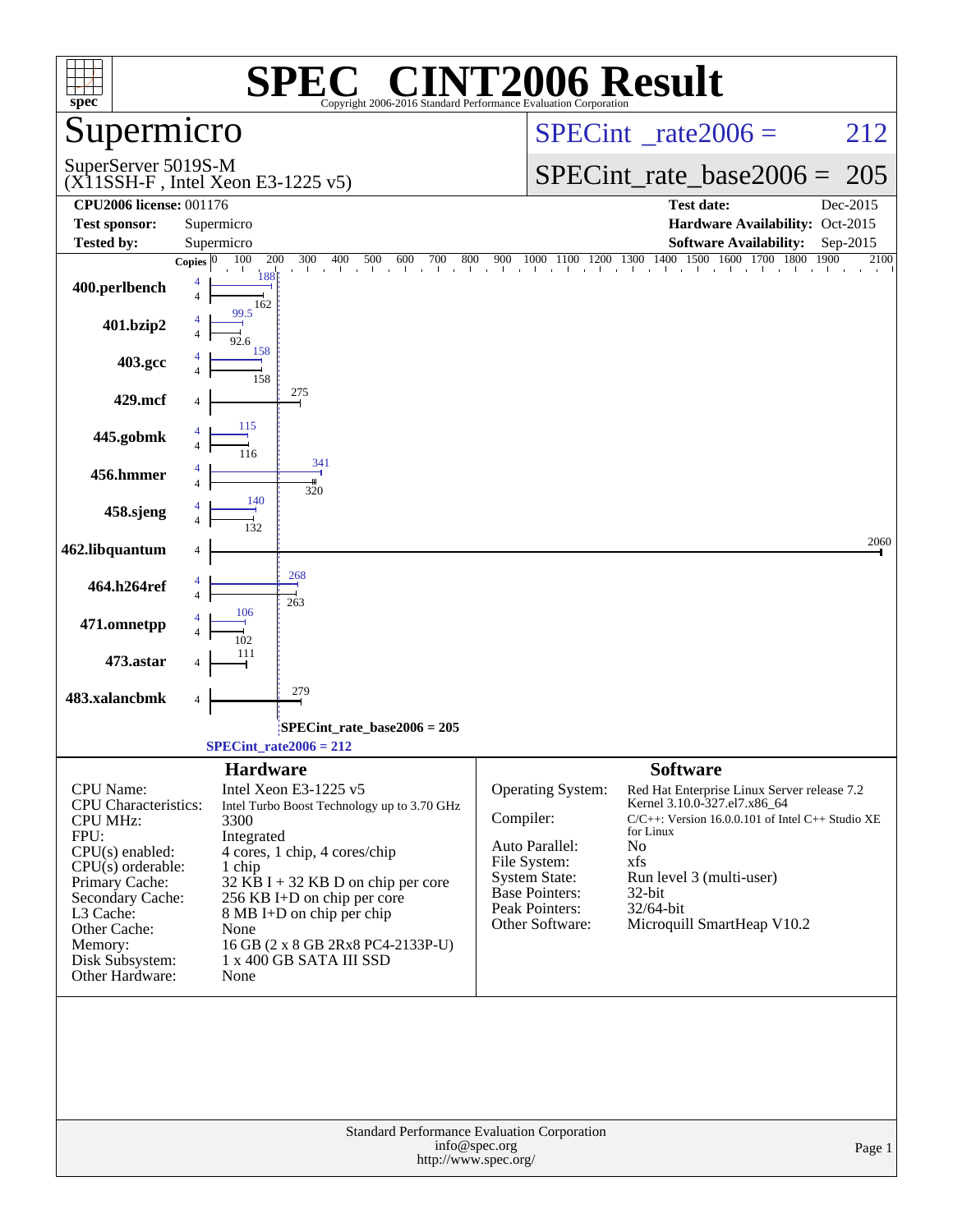

### Supermicro

### SPECint rate  $2006 = 212$

SuperServer 5019S-M

(X11SSH-F , Intel Xeon E3-1225 v5)

[SPECint\\_rate\\_base2006 =](http://www.spec.org/auto/cpu2006/Docs/result-fields.html#SPECintratebase2006) 205

**[CPU2006 license:](http://www.spec.org/auto/cpu2006/Docs/result-fields.html#CPU2006license)** 001176 **[Test date:](http://www.spec.org/auto/cpu2006/Docs/result-fields.html#Testdate)** Dec-2015 **[Test sponsor:](http://www.spec.org/auto/cpu2006/Docs/result-fields.html#Testsponsor)** Supermicro Supermicro **[Hardware Availability:](http://www.spec.org/auto/cpu2006/Docs/result-fields.html#HardwareAvailability)** Oct-2015 **[Tested by:](http://www.spec.org/auto/cpu2006/Docs/result-fields.html#Testedby)** Supermicro **Supermicro [Software Availability:](http://www.spec.org/auto/cpu2006/Docs/result-fields.html#SoftwareAvailability)** Sep-2015

#### **[Results Table](http://www.spec.org/auto/cpu2006/Docs/result-fields.html#ResultsTable)**

|                                                                                                          | <b>Base</b>   |                |       |                |       |                | <b>Peak</b> |               |                |              |                |              |                |              |
|----------------------------------------------------------------------------------------------------------|---------------|----------------|-------|----------------|-------|----------------|-------------|---------------|----------------|--------------|----------------|--------------|----------------|--------------|
| <b>Benchmark</b>                                                                                         | <b>Copies</b> | <b>Seconds</b> | Ratio | <b>Seconds</b> | Ratio | <b>Seconds</b> | Ratio       | <b>Copies</b> | <b>Seconds</b> | <b>Ratio</b> | <b>Seconds</b> | <b>Ratio</b> | <b>Seconds</b> | <b>Ratio</b> |
| 400.perlbench                                                                                            |               | 241            | 162   | 241            | 162   | 241            | 162         |               | 208            | 188          | 208            | 188          | 208            | 188          |
| 401.bzip2                                                                                                |               | 417            | 92.6  | 418            | 92.4  | 417            | 92.6        |               | <u>388</u>     | 99.5         | 389            | 99.3         | 388            | 99.6         |
| $403.\mathrm{gcc}$                                                                                       |               | 204            | 158   | 204            | 158   | 204            | 158         |               | 204            | 158          | 204            | 158          | 204            | 158          |
| $429$ .mcf                                                                                               |               | 132            | 276   | 133            | 275   | 132            | 275         |               | 132            | 276          | 133            | 275          | 132            | 275          |
| $445$ .gobm $k$                                                                                          |               | 360            | 116   | 361            | 116   | 361            | 116         |               | 367            | 114          | 366            | 115          | 365            | 115          |
| 456.hmmer                                                                                                |               | 115            | 323   | 117            | 320   | 119            | 313         |               | 110            | 340          | <b>110</b>     | 341          | 110            | 341          |
| 458.sjeng                                                                                                |               | 366            | 132   | 366            | 132   | 366            | 132         |               | 345            | <b>140</b>   | 345            | 140          | 345            | 140          |
| 462.libquantum                                                                                           |               | 40.2           | 2060  | 40.2           | 2060  | 40.1           | 2070        |               | 40.2           | 2060         | 40.2           | 2060         | 40.1           | 2070         |
| 464.h264ref                                                                                              |               | 336            | 263   | 336            | 263   | 336            | 263         |               | 330            | 268          | 331            | 268          | 330            | 268          |
| 471.omnetpp                                                                                              |               | 246            | 102   | 245            | 102   | 246            | 102         |               | 235            | 106          | 236            | <b>106</b>   | 236            | 106          |
| 473.astar                                                                                                |               | 254            | 111   | 254            | 110   | 253            | 111         |               | 254            | 111          | 254            | 110          | 253            | 111          |
| 483.xalancbmk                                                                                            |               | 99.0           | 279   | 98.9           | 279   | 99.2           | 278         |               | 99.0           | 279          | 98.9           | 279          | 99.2           | 278          |
| Results appear in the order in which they were run. Bold underlined text indicates a median measurement. |               |                |       |                |       |                |             |               |                |              |                |              |                |              |

#### **[Submit Notes](http://www.spec.org/auto/cpu2006/Docs/result-fields.html#SubmitNotes)**

 The taskset mechanism was used to bind copies to processors. The config file option 'submit' was used to generate taskset commands to bind each copy to a specific processor. For details, please see the config file.

#### **[Operating System Notes](http://www.spec.org/auto/cpu2006/Docs/result-fields.html#OperatingSystemNotes)**

Stack size set to unlimited using "ulimit -s unlimited"

#### **[Platform Notes](http://www.spec.org/auto/cpu2006/Docs/result-fields.html#PlatformNotes)**

Standard Performance Evaluation Corporation Sysinfo program /home/cpu2006/config/sysinfo.rev6914 \$Rev: 6914 \$ \$Date:: 2014-06-25 #\$ e3fbb8667b5a285932ceab81e28219e1 running on localhost.localdomain Thu Dec 24 17:30:37 2015 This section contains SUT (System Under Test) info as seen by some common utilities. To remove or add to this section, see: <http://www.spec.org/cpu2006/Docs/config.html#sysinfo> From /proc/cpuinfo model name : Intel(R) Xeon(R) CPU E3-1225 v5 @ 3.30GHz 1 "physical id"s (chips) 4 "processors" cores, siblings (Caution: counting these is hw and system dependent. The following excerpts from /proc/cpuinfo might not be reliable. Use with caution.) cpu cores : 4 siblings : 4 Continued on next page

[info@spec.org](mailto:info@spec.org) <http://www.spec.org/>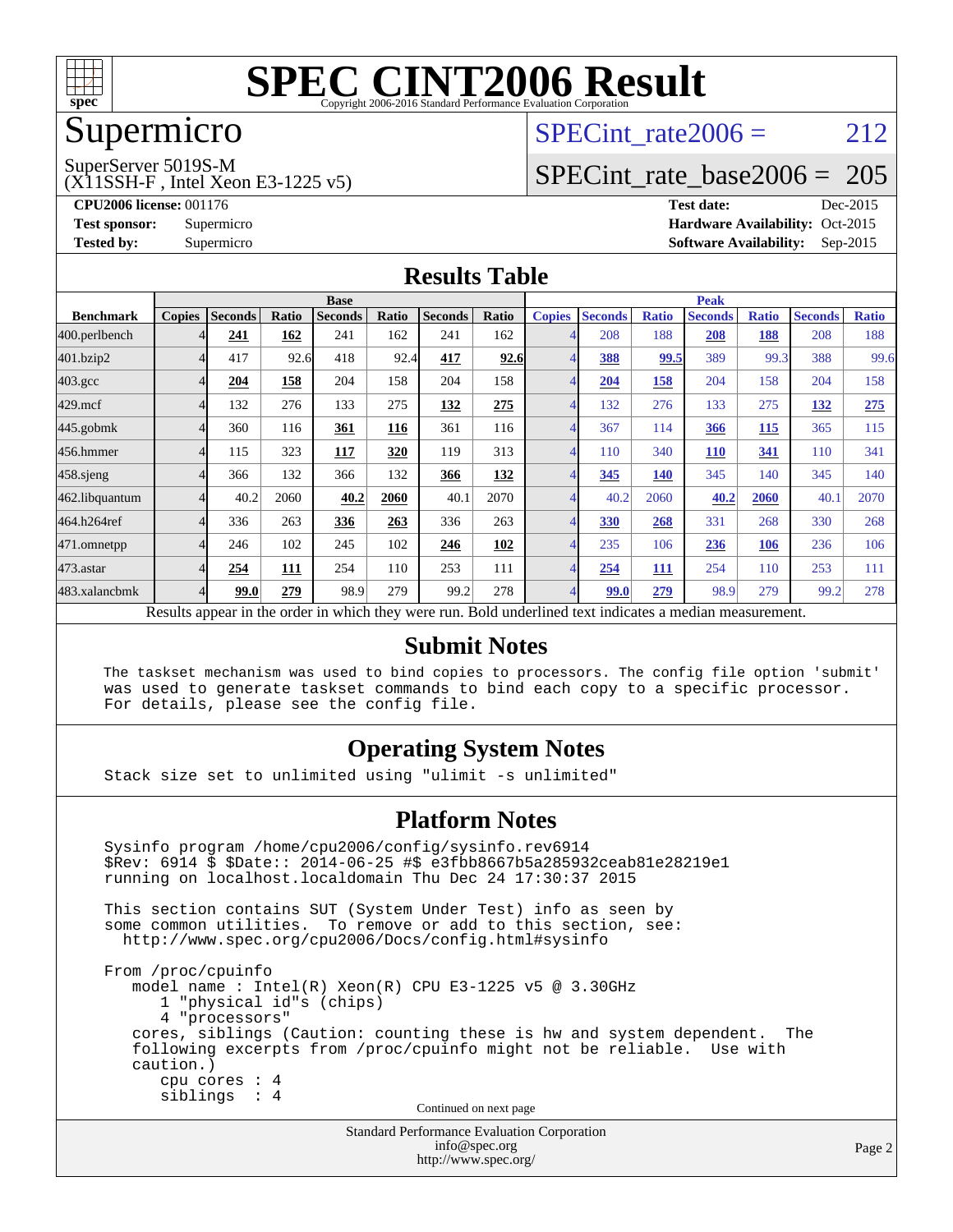

#### Supermicro

SPECint rate  $2006 = 212$ 

SuperServer 5019S-M

[SPECint\\_rate\\_base2006 =](http://www.spec.org/auto/cpu2006/Docs/result-fields.html#SPECintratebase2006) 205

(X11SSH-F , Intel Xeon E3-1225 v5)

**[CPU2006 license:](http://www.spec.org/auto/cpu2006/Docs/result-fields.html#CPU2006license)** 001176 **[Test date:](http://www.spec.org/auto/cpu2006/Docs/result-fields.html#Testdate)** Dec-2015 **[Test sponsor:](http://www.spec.org/auto/cpu2006/Docs/result-fields.html#Testsponsor)** Supermicro Supermicro **[Hardware Availability:](http://www.spec.org/auto/cpu2006/Docs/result-fields.html#HardwareAvailability)** Oct-2015 **[Tested by:](http://www.spec.org/auto/cpu2006/Docs/result-fields.html#Testedby)** Supermicro **[Software Availability:](http://www.spec.org/auto/cpu2006/Docs/result-fields.html#SoftwareAvailability)** Sep-2015

#### **[Platform Notes \(Continued\)](http://www.spec.org/auto/cpu2006/Docs/result-fields.html#PlatformNotes)**

 physical 0: cores 0 1 2 3 cache size : 8192 KB

From /proc/meminfo<br>MemTotal: 16047796 kB HugePages\_Total: 0 Hugepagesize: 2048 kB

 From /etc/\*release\* /etc/\*version\* os-release: NAME="Red Hat Enterprise Linux Server" VERSION="7.2 (Maipo)"

 ID="rhel" ID\_LIKE="fedora" VERSION\_ID="7.2" PRETTY\_NAME="Red Hat Enterprise Linux Server 7.2 (Maipo)" ANSI\_COLOR="0;31" CPE\_NAME="cpe:/o:redhat:enterprise\_linux:7.2:GA:server"

 redhat-release: Red Hat Enterprise Linux Server release 7.2 (Maipo) system-release: Red Hat Enterprise Linux Server release 7.2 (Maipo) system-release-cpe: cpe:/o:redhat:enterprise\_linux:7.2:ga:server

uname -a:

 Linux localhost.localdomain 3.10.0-327.el7.x86\_64 #1 SMP Thu Oct 29 17:29:29 EDT 2015 x86\_64 x86\_64 x86\_64 GNU/Linux

run-level 3 Dec 24 17:28

 SPEC is set to: /home/cpu2006 Filesystem Type Size Used Avail Use% Mounted on<br>/dev/mapper/rhel-root xfs 280G 26G 254G 10% / /dev/mapper/rhel-root xfs 280G Additional information from dmidecode:

 Warning: Use caution when you interpret this section. The 'dmidecode' program reads system data which is "intended to allow hardware to be accurately determined", but the intent may not be met, as there are frequent changes to hardware, firmware, and the "DMTF SMBIOS" standard.

 BIOS American Megatrends Inc. 1.0a 11/13/2015 Memory: 2x Micron 16ATF1G64AZ-2G1A2 8 GB 2 rank 2133 MHz 2x Not Specified Not Specified

(End of data from sysinfo program)

#### **[General Notes](http://www.spec.org/auto/cpu2006/Docs/result-fields.html#GeneralNotes)**

Environment variables set by runspec before the start of the run: LD\_LIBRARY\_PATH = "/home/cpu2006/libs/32:/home/cpu2006/libs/64:/home/cpu2006/sh"

 Binaries compiled on a system with 1x Intel Core i5-4670K CPU + 32GB Continued on next page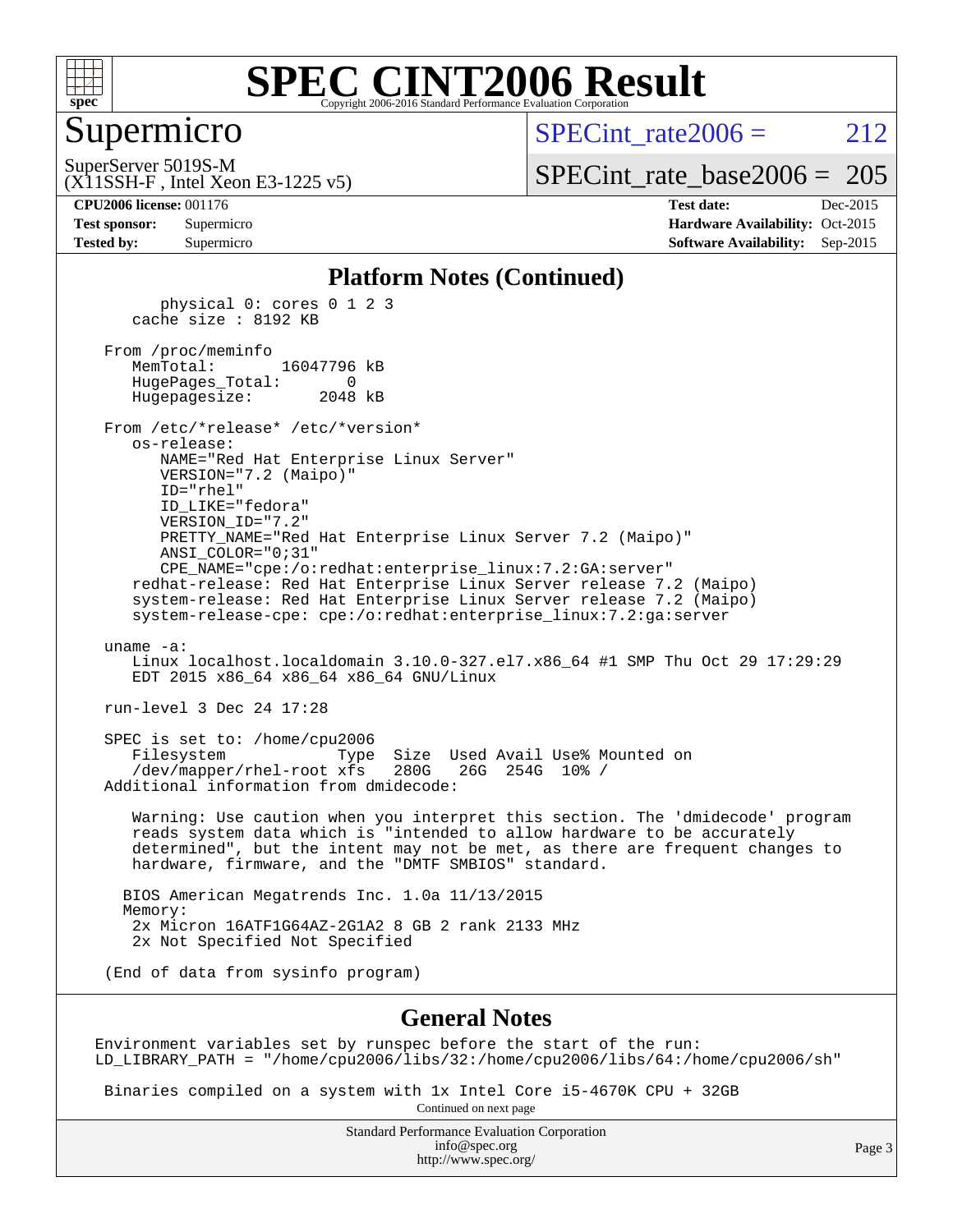

#### Supermicro

SPECint rate  $2006 = 212$ 

(X11SSH-F , Intel Xeon E3-1225 v5) SuperServer 5019S-M

[SPECint\\_rate\\_base2006 =](http://www.spec.org/auto/cpu2006/Docs/result-fields.html#SPECintratebase2006) 205

**[CPU2006 license:](http://www.spec.org/auto/cpu2006/Docs/result-fields.html#CPU2006license)** 001176 **[Test date:](http://www.spec.org/auto/cpu2006/Docs/result-fields.html#Testdate)** Dec-2015 **[Test sponsor:](http://www.spec.org/auto/cpu2006/Docs/result-fields.html#Testsponsor)** Supermicro Supermicro **[Hardware Availability:](http://www.spec.org/auto/cpu2006/Docs/result-fields.html#HardwareAvailability)** Oct-2015 **[Tested by:](http://www.spec.org/auto/cpu2006/Docs/result-fields.html#Testedby)** Supermicro **Supermicro [Software Availability:](http://www.spec.org/auto/cpu2006/Docs/result-fields.html#SoftwareAvailability)** Sep-2015

#### **[General Notes \(Continued\)](http://www.spec.org/auto/cpu2006/Docs/result-fields.html#GeneralNotes)**

 memory using RedHat EL 7.1 Transparent Huge Pages enabled with: echo always > /sys/kernel/mm/transparent\_hugepage/enabled

### **[Base Compiler Invocation](http://www.spec.org/auto/cpu2006/Docs/result-fields.html#BaseCompilerInvocation)**

[C benchmarks](http://www.spec.org/auto/cpu2006/Docs/result-fields.html#Cbenchmarks):

[icc -m32 -L/opt/intel/compilers\\_and\\_libraries\\_2016/linux/compiler/lib/ia32\\_lin](http://www.spec.org/cpu2006/results/res2016q1/cpu2006-20151225-38529.flags.html#user_CCbase_intel_icc_e10256ba5924b668798078a321b0cb3f)

[C++ benchmarks:](http://www.spec.org/auto/cpu2006/Docs/result-fields.html#CXXbenchmarks)

[icpc -m32 -L/opt/intel/compilers\\_and\\_libraries\\_2016/linux/compiler/lib/ia32\\_lin](http://www.spec.org/cpu2006/results/res2016q1/cpu2006-20151225-38529.flags.html#user_CXXbase_intel_icpc_b4f50a394bdb4597aa5879c16bc3f5c5)

#### **[Base Portability Flags](http://www.spec.org/auto/cpu2006/Docs/result-fields.html#BasePortabilityFlags)**

 400.perlbench: [-D\\_FILE\\_OFFSET\\_BITS=64](http://www.spec.org/cpu2006/results/res2016q1/cpu2006-20151225-38529.flags.html#user_basePORTABILITY400_perlbench_file_offset_bits_64_438cf9856305ebd76870a2c6dc2689ab) [-DSPEC\\_CPU\\_LINUX\\_IA32](http://www.spec.org/cpu2006/results/res2016q1/cpu2006-20151225-38529.flags.html#b400.perlbench_baseCPORTABILITY_DSPEC_CPU_LINUX_IA32) 401.bzip2: [-D\\_FILE\\_OFFSET\\_BITS=64](http://www.spec.org/cpu2006/results/res2016q1/cpu2006-20151225-38529.flags.html#user_basePORTABILITY401_bzip2_file_offset_bits_64_438cf9856305ebd76870a2c6dc2689ab) 403.gcc: [-D\\_FILE\\_OFFSET\\_BITS=64](http://www.spec.org/cpu2006/results/res2016q1/cpu2006-20151225-38529.flags.html#user_basePORTABILITY403_gcc_file_offset_bits_64_438cf9856305ebd76870a2c6dc2689ab) 429.mcf: [-D\\_FILE\\_OFFSET\\_BITS=64](http://www.spec.org/cpu2006/results/res2016q1/cpu2006-20151225-38529.flags.html#user_basePORTABILITY429_mcf_file_offset_bits_64_438cf9856305ebd76870a2c6dc2689ab) 445.gobmk: [-D\\_FILE\\_OFFSET\\_BITS=64](http://www.spec.org/cpu2006/results/res2016q1/cpu2006-20151225-38529.flags.html#user_basePORTABILITY445_gobmk_file_offset_bits_64_438cf9856305ebd76870a2c6dc2689ab) 456.hmmer: [-D\\_FILE\\_OFFSET\\_BITS=64](http://www.spec.org/cpu2006/results/res2016q1/cpu2006-20151225-38529.flags.html#user_basePORTABILITY456_hmmer_file_offset_bits_64_438cf9856305ebd76870a2c6dc2689ab) 458.sjeng: [-D\\_FILE\\_OFFSET\\_BITS=64](http://www.spec.org/cpu2006/results/res2016q1/cpu2006-20151225-38529.flags.html#user_basePORTABILITY458_sjeng_file_offset_bits_64_438cf9856305ebd76870a2c6dc2689ab) 462.libquantum: [-D\\_FILE\\_OFFSET\\_BITS=64](http://www.spec.org/cpu2006/results/res2016q1/cpu2006-20151225-38529.flags.html#user_basePORTABILITY462_libquantum_file_offset_bits_64_438cf9856305ebd76870a2c6dc2689ab) [-DSPEC\\_CPU\\_LINUX](http://www.spec.org/cpu2006/results/res2016q1/cpu2006-20151225-38529.flags.html#b462.libquantum_baseCPORTABILITY_DSPEC_CPU_LINUX) 464.h264ref: [-D\\_FILE\\_OFFSET\\_BITS=64](http://www.spec.org/cpu2006/results/res2016q1/cpu2006-20151225-38529.flags.html#user_basePORTABILITY464_h264ref_file_offset_bits_64_438cf9856305ebd76870a2c6dc2689ab) 471.omnetpp: [-D\\_FILE\\_OFFSET\\_BITS=64](http://www.spec.org/cpu2006/results/res2016q1/cpu2006-20151225-38529.flags.html#user_basePORTABILITY471_omnetpp_file_offset_bits_64_438cf9856305ebd76870a2c6dc2689ab) 473.astar: [-D\\_FILE\\_OFFSET\\_BITS=64](http://www.spec.org/cpu2006/results/res2016q1/cpu2006-20151225-38529.flags.html#user_basePORTABILITY473_astar_file_offset_bits_64_438cf9856305ebd76870a2c6dc2689ab) 483.xalancbmk: [-D\\_FILE\\_OFFSET\\_BITS=64](http://www.spec.org/cpu2006/results/res2016q1/cpu2006-20151225-38529.flags.html#user_basePORTABILITY483_xalancbmk_file_offset_bits_64_438cf9856305ebd76870a2c6dc2689ab) [-DSPEC\\_CPU\\_LINUX](http://www.spec.org/cpu2006/results/res2016q1/cpu2006-20151225-38529.flags.html#b483.xalancbmk_baseCXXPORTABILITY_DSPEC_CPU_LINUX)

### **[Base Optimization Flags](http://www.spec.org/auto/cpu2006/Docs/result-fields.html#BaseOptimizationFlags)**

[C benchmarks](http://www.spec.org/auto/cpu2006/Docs/result-fields.html#Cbenchmarks):

[-xCORE-AVX2](http://www.spec.org/cpu2006/results/res2016q1/cpu2006-20151225-38529.flags.html#user_CCbase_f-xAVX2_5f5fc0cbe2c9f62c816d3e45806c70d7) [-ipo](http://www.spec.org/cpu2006/results/res2016q1/cpu2006-20151225-38529.flags.html#user_CCbase_f-ipo) [-O3](http://www.spec.org/cpu2006/results/res2016q1/cpu2006-20151225-38529.flags.html#user_CCbase_f-O3) [-no-prec-div](http://www.spec.org/cpu2006/results/res2016q1/cpu2006-20151225-38529.flags.html#user_CCbase_f-no-prec-div) [-opt-prefetch](http://www.spec.org/cpu2006/results/res2016q1/cpu2006-20151225-38529.flags.html#user_CCbase_f-opt-prefetch) [-opt-mem-layout-trans=3](http://www.spec.org/cpu2006/results/res2016q1/cpu2006-20151225-38529.flags.html#user_CCbase_f-opt-mem-layout-trans_a7b82ad4bd7abf52556d4961a2ae94d5)

[C++ benchmarks:](http://www.spec.org/auto/cpu2006/Docs/result-fields.html#CXXbenchmarks)

[-xCORE-AVX2](http://www.spec.org/cpu2006/results/res2016q1/cpu2006-20151225-38529.flags.html#user_CXXbase_f-xAVX2_5f5fc0cbe2c9f62c816d3e45806c70d7) [-ipo](http://www.spec.org/cpu2006/results/res2016q1/cpu2006-20151225-38529.flags.html#user_CXXbase_f-ipo) [-O3](http://www.spec.org/cpu2006/results/res2016q1/cpu2006-20151225-38529.flags.html#user_CXXbase_f-O3) [-no-prec-div](http://www.spec.org/cpu2006/results/res2016q1/cpu2006-20151225-38529.flags.html#user_CXXbase_f-no-prec-div) [-opt-prefetch](http://www.spec.org/cpu2006/results/res2016q1/cpu2006-20151225-38529.flags.html#user_CXXbase_f-opt-prefetch) [-opt-mem-layout-trans=3](http://www.spec.org/cpu2006/results/res2016q1/cpu2006-20151225-38529.flags.html#user_CXXbase_f-opt-mem-layout-trans_a7b82ad4bd7abf52556d4961a2ae94d5) [-Wl,-z,muldefs](http://www.spec.org/cpu2006/results/res2016q1/cpu2006-20151225-38529.flags.html#user_CXXbase_link_force_multiple1_74079c344b956b9658436fd1b6dd3a8a) [-L/sh -lsmartheap](http://www.spec.org/cpu2006/results/res2016q1/cpu2006-20151225-38529.flags.html#user_CXXbase_SmartHeap_32f6c82aa1ed9c52345d30cf6e4a0499)

### **[Base Other Flags](http://www.spec.org/auto/cpu2006/Docs/result-fields.html#BaseOtherFlags)**

[C benchmarks](http://www.spec.org/auto/cpu2006/Docs/result-fields.html#Cbenchmarks):

403.gcc: [-Dalloca=\\_alloca](http://www.spec.org/cpu2006/results/res2016q1/cpu2006-20151225-38529.flags.html#b403.gcc_baseEXTRA_CFLAGS_Dalloca_be3056838c12de2578596ca5467af7f3)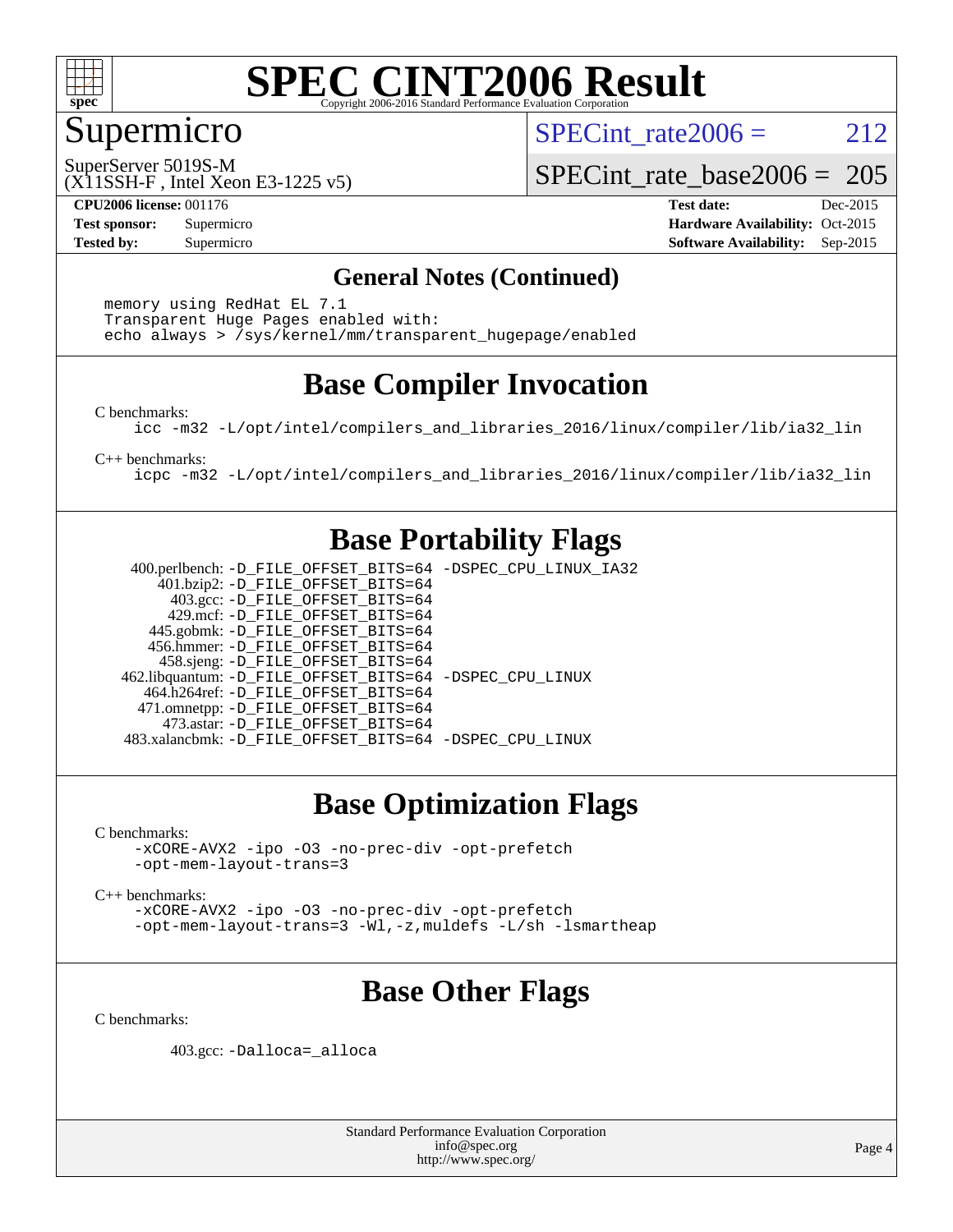

Supermicro

SPECint rate  $2006 = 212$ 

(X11SSH-F , Intel Xeon E3-1225 v5) SuperServer 5019S-M

[SPECint\\_rate\\_base2006 =](http://www.spec.org/auto/cpu2006/Docs/result-fields.html#SPECintratebase2006) 205

**[CPU2006 license:](http://www.spec.org/auto/cpu2006/Docs/result-fields.html#CPU2006license)** 001176 **[Test date:](http://www.spec.org/auto/cpu2006/Docs/result-fields.html#Testdate)** Dec-2015

| <b>Test sponsor:</b> | Supermicro |
|----------------------|------------|
| Tested by:           | Supermicro |

**[Hardware Availability:](http://www.spec.org/auto/cpu2006/Docs/result-fields.html#HardwareAvailability)** Oct-2015 **[Software Availability:](http://www.spec.org/auto/cpu2006/Docs/result-fields.html#SoftwareAvailability)** Sep-2015

#### **[Peak Compiler Invocation](http://www.spec.org/auto/cpu2006/Docs/result-fields.html#PeakCompilerInvocation)**

[C benchmarks \(except as noted below\)](http://www.spec.org/auto/cpu2006/Docs/result-fields.html#Cbenchmarksexceptasnotedbelow):

[icc -m32 -L/opt/intel/compilers\\_and\\_libraries\\_2016/linux/compiler/lib/ia32\\_lin](http://www.spec.org/cpu2006/results/res2016q1/cpu2006-20151225-38529.flags.html#user_CCpeak_intel_icc_e10256ba5924b668798078a321b0cb3f)

400.perlbench: [icc -m64](http://www.spec.org/cpu2006/results/res2016q1/cpu2006-20151225-38529.flags.html#user_peakCCLD400_perlbench_intel_icc_64bit_bda6cc9af1fdbb0edc3795bac97ada53)

401.bzip2: [icc -m64](http://www.spec.org/cpu2006/results/res2016q1/cpu2006-20151225-38529.flags.html#user_peakCCLD401_bzip2_intel_icc_64bit_bda6cc9af1fdbb0edc3795bac97ada53)

456.hmmer: [icc -m64](http://www.spec.org/cpu2006/results/res2016q1/cpu2006-20151225-38529.flags.html#user_peakCCLD456_hmmer_intel_icc_64bit_bda6cc9af1fdbb0edc3795bac97ada53)

458.sjeng: [icc -m64](http://www.spec.org/cpu2006/results/res2016q1/cpu2006-20151225-38529.flags.html#user_peakCCLD458_sjeng_intel_icc_64bit_bda6cc9af1fdbb0edc3795bac97ada53)

#### [C++ benchmarks:](http://www.spec.org/auto/cpu2006/Docs/result-fields.html#CXXbenchmarks)

[icpc -m32 -L/opt/intel/compilers\\_and\\_libraries\\_2016/linux/compiler/lib/ia32\\_lin](http://www.spec.org/cpu2006/results/res2016q1/cpu2006-20151225-38529.flags.html#user_CXXpeak_intel_icpc_b4f50a394bdb4597aa5879c16bc3f5c5)

#### **[Peak Portability Flags](http://www.spec.org/auto/cpu2006/Docs/result-fields.html#PeakPortabilityFlags)**

 400.perlbench: [-D\\_FILE\\_OFFSET\\_BITS=64](http://www.spec.org/cpu2006/results/res2016q1/cpu2006-20151225-38529.flags.html#user_peakPORTABILITY400_perlbench_file_offset_bits_64_438cf9856305ebd76870a2c6dc2689ab) [-DSPEC\\_CPU\\_LP64](http://www.spec.org/cpu2006/results/res2016q1/cpu2006-20151225-38529.flags.html#b400.perlbench_peakCPORTABILITY_DSPEC_CPU_LP64) [-DSPEC\\_CPU\\_LINUX\\_X64](http://www.spec.org/cpu2006/results/res2016q1/cpu2006-20151225-38529.flags.html#b400.perlbench_peakCPORTABILITY_DSPEC_CPU_LINUX_X64) 401.bzip2: [-D\\_FILE\\_OFFSET\\_BITS=64](http://www.spec.org/cpu2006/results/res2016q1/cpu2006-20151225-38529.flags.html#user_peakPORTABILITY401_bzip2_file_offset_bits_64_438cf9856305ebd76870a2c6dc2689ab) [-DSPEC\\_CPU\\_LP64](http://www.spec.org/cpu2006/results/res2016q1/cpu2006-20151225-38529.flags.html#suite_peakCPORTABILITY401_bzip2_DSPEC_CPU_LP64) 403.gcc: [-D\\_FILE\\_OFFSET\\_BITS=64](http://www.spec.org/cpu2006/results/res2016q1/cpu2006-20151225-38529.flags.html#user_peakPORTABILITY403_gcc_file_offset_bits_64_438cf9856305ebd76870a2c6dc2689ab) 429.mcf: [-D\\_FILE\\_OFFSET\\_BITS=64](http://www.spec.org/cpu2006/results/res2016q1/cpu2006-20151225-38529.flags.html#user_peakPORTABILITY429_mcf_file_offset_bits_64_438cf9856305ebd76870a2c6dc2689ab) 445.gobmk: [-D\\_FILE\\_OFFSET\\_BITS=64](http://www.spec.org/cpu2006/results/res2016q1/cpu2006-20151225-38529.flags.html#user_peakPORTABILITY445_gobmk_file_offset_bits_64_438cf9856305ebd76870a2c6dc2689ab) 456.hmmer: [-D\\_FILE\\_OFFSET\\_BITS=64](http://www.spec.org/cpu2006/results/res2016q1/cpu2006-20151225-38529.flags.html#user_peakPORTABILITY456_hmmer_file_offset_bits_64_438cf9856305ebd76870a2c6dc2689ab) [-DSPEC\\_CPU\\_LP64](http://www.spec.org/cpu2006/results/res2016q1/cpu2006-20151225-38529.flags.html#suite_peakCPORTABILITY456_hmmer_DSPEC_CPU_LP64) 458.sjeng: [-D\\_FILE\\_OFFSET\\_BITS=64](http://www.spec.org/cpu2006/results/res2016q1/cpu2006-20151225-38529.flags.html#user_peakPORTABILITY458_sjeng_file_offset_bits_64_438cf9856305ebd76870a2c6dc2689ab) [-DSPEC\\_CPU\\_LP64](http://www.spec.org/cpu2006/results/res2016q1/cpu2006-20151225-38529.flags.html#suite_peakCPORTABILITY458_sjeng_DSPEC_CPU_LP64) 462.libquantum: [-D\\_FILE\\_OFFSET\\_BITS=64](http://www.spec.org/cpu2006/results/res2016q1/cpu2006-20151225-38529.flags.html#user_peakPORTABILITY462_libquantum_file_offset_bits_64_438cf9856305ebd76870a2c6dc2689ab) [-DSPEC\\_CPU\\_LINUX](http://www.spec.org/cpu2006/results/res2016q1/cpu2006-20151225-38529.flags.html#b462.libquantum_peakCPORTABILITY_DSPEC_CPU_LINUX) 464.h264ref: [-D\\_FILE\\_OFFSET\\_BITS=64](http://www.spec.org/cpu2006/results/res2016q1/cpu2006-20151225-38529.flags.html#user_peakPORTABILITY464_h264ref_file_offset_bits_64_438cf9856305ebd76870a2c6dc2689ab) 471.omnetpp: [-D\\_FILE\\_OFFSET\\_BITS=64](http://www.spec.org/cpu2006/results/res2016q1/cpu2006-20151225-38529.flags.html#user_peakPORTABILITY471_omnetpp_file_offset_bits_64_438cf9856305ebd76870a2c6dc2689ab) 473.astar: [-D\\_FILE\\_OFFSET\\_BITS=64](http://www.spec.org/cpu2006/results/res2016q1/cpu2006-20151225-38529.flags.html#user_peakPORTABILITY473_astar_file_offset_bits_64_438cf9856305ebd76870a2c6dc2689ab) 483.xalancbmk: [-D\\_FILE\\_OFFSET\\_BITS=64](http://www.spec.org/cpu2006/results/res2016q1/cpu2006-20151225-38529.flags.html#user_peakPORTABILITY483_xalancbmk_file_offset_bits_64_438cf9856305ebd76870a2c6dc2689ab) [-DSPEC\\_CPU\\_LINUX](http://www.spec.org/cpu2006/results/res2016q1/cpu2006-20151225-38529.flags.html#b483.xalancbmk_peakCXXPORTABILITY_DSPEC_CPU_LINUX)

#### **[Peak Optimization Flags](http://www.spec.org/auto/cpu2006/Docs/result-fields.html#PeakOptimizationFlags)**

[C benchmarks](http://www.spec.org/auto/cpu2006/Docs/result-fields.html#Cbenchmarks):

 400.perlbench: [-xCORE-AVX2](http://www.spec.org/cpu2006/results/res2016q1/cpu2006-20151225-38529.flags.html#user_peakPASS2_CFLAGSPASS2_LDCFLAGS400_perlbench_f-xAVX2_5f5fc0cbe2c9f62c816d3e45806c70d7)(pass 2) [-prof-gen:threadsafe](http://www.spec.org/cpu2006/results/res2016q1/cpu2006-20151225-38529.flags.html#user_peakPASS1_CFLAGSPASS1_LDCFLAGS400_perlbench_prof_gen_21a26eb79f378b550acd7bec9fe4467a)(pass 1) [-ipo](http://www.spec.org/cpu2006/results/res2016q1/cpu2006-20151225-38529.flags.html#user_peakPASS2_CFLAGSPASS2_LDCFLAGS400_perlbench_f-ipo)(pass 2) [-O3](http://www.spec.org/cpu2006/results/res2016q1/cpu2006-20151225-38529.flags.html#user_peakPASS2_CFLAGSPASS2_LDCFLAGS400_perlbench_f-O3)(pass 2) [-no-prec-div](http://www.spec.org/cpu2006/results/res2016q1/cpu2006-20151225-38529.flags.html#user_peakPASS2_CFLAGSPASS2_LDCFLAGS400_perlbench_f-no-prec-div)(pass 2) [-par-num-threads=1](http://www.spec.org/cpu2006/results/res2016q1/cpu2006-20151225-38529.flags.html#user_peakPASS1_CFLAGSPASS1_LDCFLAGS400_perlbench_par_num_threads_786a6ff141b4e9e90432e998842df6c2)(pass 1) [-prof-use](http://www.spec.org/cpu2006/results/res2016q1/cpu2006-20151225-38529.flags.html#user_peakPASS2_CFLAGSPASS2_LDCFLAGS400_perlbench_prof_use_bccf7792157ff70d64e32fe3e1250b55)(pass 2) [-auto-ilp32](http://www.spec.org/cpu2006/results/res2016q1/cpu2006-20151225-38529.flags.html#user_peakCOPTIMIZE400_perlbench_f-auto-ilp32)

 401.bzip2: [-xCORE-AVX2](http://www.spec.org/cpu2006/results/res2016q1/cpu2006-20151225-38529.flags.html#user_peakPASS2_CFLAGSPASS2_LDCFLAGS401_bzip2_f-xAVX2_5f5fc0cbe2c9f62c816d3e45806c70d7)(pass 2) [-prof-gen:threadsafe](http://www.spec.org/cpu2006/results/res2016q1/cpu2006-20151225-38529.flags.html#user_peakPASS1_CFLAGSPASS1_LDCFLAGS401_bzip2_prof_gen_21a26eb79f378b550acd7bec9fe4467a)(pass 1)  $-i\text{po}(pass 2)$  [-O3](http://www.spec.org/cpu2006/results/res2016q1/cpu2006-20151225-38529.flags.html#user_peakPASS2_CFLAGSPASS2_LDCFLAGS401_bzip2_f-O3) $(pass 2)$  [-no-prec-div](http://www.spec.org/cpu2006/results/res2016q1/cpu2006-20151225-38529.flags.html#user_peakPASS2_CFLAGSPASS2_LDCFLAGS401_bzip2_f-no-prec-div) $(pass 2)$ [-par-num-threads=1](http://www.spec.org/cpu2006/results/res2016q1/cpu2006-20151225-38529.flags.html#user_peakPASS1_CFLAGSPASS1_LDCFLAGS401_bzip2_par_num_threads_786a6ff141b4e9e90432e998842df6c2)(pass 1) [-prof-use](http://www.spec.org/cpu2006/results/res2016q1/cpu2006-20151225-38529.flags.html#user_peakPASS2_CFLAGSPASS2_LDCFLAGS401_bzip2_prof_use_bccf7792157ff70d64e32fe3e1250b55)(pass 2) [-opt-prefetch](http://www.spec.org/cpu2006/results/res2016q1/cpu2006-20151225-38529.flags.html#user_peakCOPTIMIZE401_bzip2_f-opt-prefetch) [-auto-ilp32](http://www.spec.org/cpu2006/results/res2016q1/cpu2006-20151225-38529.flags.html#user_peakCOPTIMIZE401_bzip2_f-auto-ilp32) [-ansi-alias](http://www.spec.org/cpu2006/results/res2016q1/cpu2006-20151225-38529.flags.html#user_peakCOPTIMIZE401_bzip2_f-ansi-alias)

403.gcc: [-xCORE-AVX2](http://www.spec.org/cpu2006/results/res2016q1/cpu2006-20151225-38529.flags.html#user_peakCOPTIMIZE403_gcc_f-xAVX2_5f5fc0cbe2c9f62c816d3e45806c70d7) [-ipo](http://www.spec.org/cpu2006/results/res2016q1/cpu2006-20151225-38529.flags.html#user_peakCOPTIMIZE403_gcc_f-ipo) [-O3](http://www.spec.org/cpu2006/results/res2016q1/cpu2006-20151225-38529.flags.html#user_peakCOPTIMIZE403_gcc_f-O3) [-no-prec-div](http://www.spec.org/cpu2006/results/res2016q1/cpu2006-20151225-38529.flags.html#user_peakCOPTIMIZE403_gcc_f-no-prec-div)

 $429$ .mcf: basepeak = yes

Continued on next page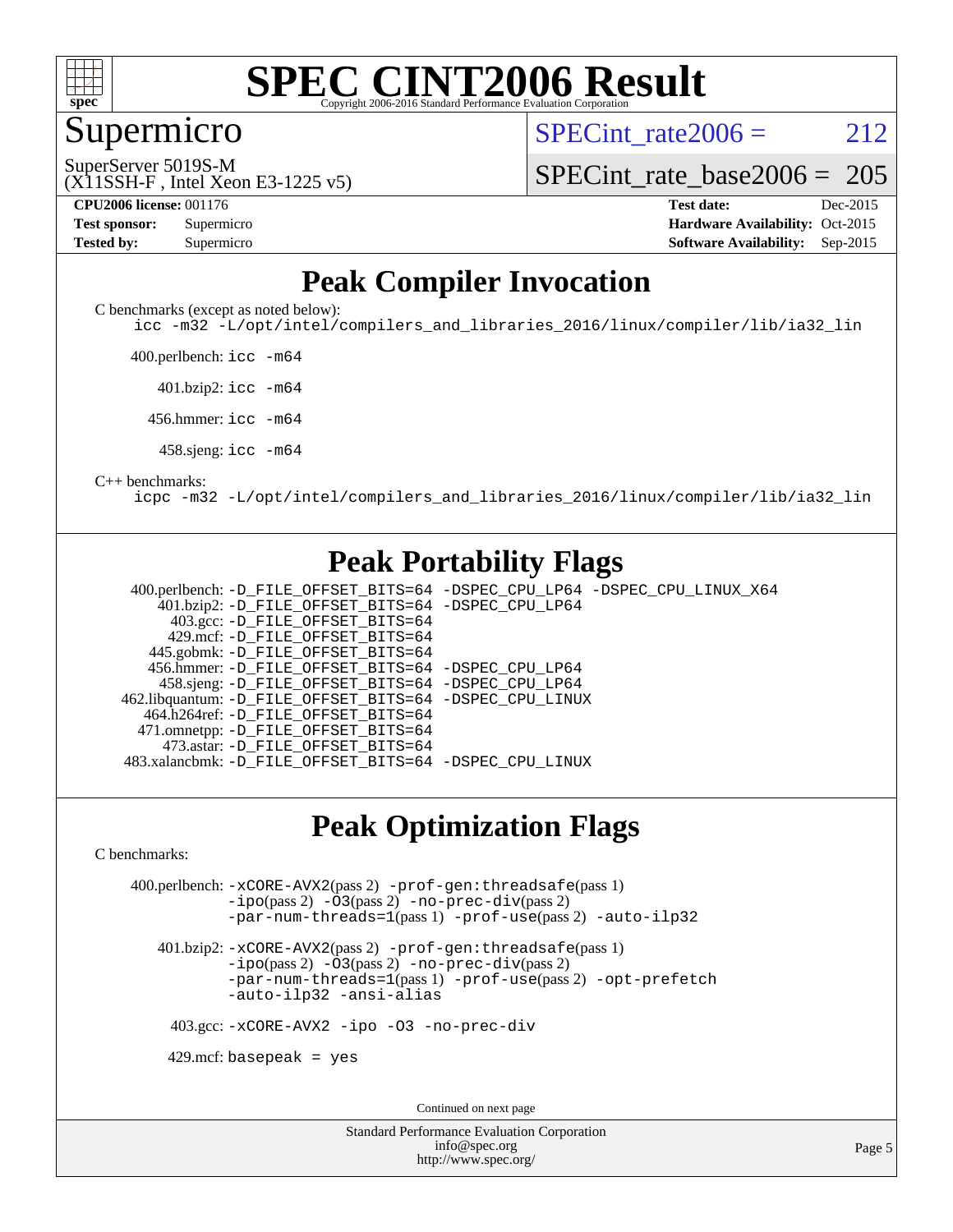

### Supermicro

SPECint rate  $2006 = 212$ 

SuperServer 5019S-M

[SPECint\\_rate\\_base2006 =](http://www.spec.org/auto/cpu2006/Docs/result-fields.html#SPECintratebase2006) 205

(X11SSH-F , Intel Xeon E3-1225 v5) **[CPU2006 license:](http://www.spec.org/auto/cpu2006/Docs/result-fields.html#CPU2006license)** 001176 **[Test date:](http://www.spec.org/auto/cpu2006/Docs/result-fields.html#Testdate)** Dec-2015

| <b>Test sponsor:</b> | Supermicro |
|----------------------|------------|
| <b>Tested by:</b>    | Supermicro |

**[Hardware Availability:](http://www.spec.org/auto/cpu2006/Docs/result-fields.html#HardwareAvailability)** Oct-2015 **[Software Availability:](http://www.spec.org/auto/cpu2006/Docs/result-fields.html#SoftwareAvailability)** Sep-2015

### **[Peak Optimization Flags \(Continued\)](http://www.spec.org/auto/cpu2006/Docs/result-fields.html#PeakOptimizationFlags)**

```
 445.gobmk: -xCORE-AVX2(pass 2) -prof-gen:threadsafe(pass 1)
                -prof-use(pass 2) -par-num-threads=1(pass 1) -ansi-alias
                -opt-mem-layout-trans=3
       456.hmmer: -xCORE-AVX2 -ipo -O3 -no-prec-div -unroll2 -auto-ilp32
        458.sjeng: -xCORE-AVX2(pass 2) -prof-gen:threadsafe(pass 1)
                -i\text{po}(pass 2) -\overline{O}3(pass 2)-no-prec-div(pass 2)
                -par-num-threads=1-prof-use-unroll4
                -auto-ilp32
    462.libquantum: basepeak = yes
      464.h264ref: -xCORE-AVX2(pass 2) -prof-gen:threadsafe(pass 1)
                -ipo(pass 2) -O3(pass 2) -no-prec-div(pass 2)
               -par-num-threads=1(pass 1) -prof-use(pass 2) -unroll2
                -ansi-alias
C++ benchmarks: 
      471.omnetpp: -xCORE-AVX2(pass 2) -prof-gen:threadsafe(pass 1)
               -no-prec-div(pass 2)-par-num-threads=1(pass 1) -prof-use(pass 2) -ansi-alias
                -opt-ra-region-strategy=block -Wl,-z,muldefs
                -L/sh -lsmartheap
         473.astar: basepeak = yes
    483.xalancbmk: basepeak = yes
```
### **[Peak Other Flags](http://www.spec.org/auto/cpu2006/Docs/result-fields.html#PeakOtherFlags)**

[C benchmarks](http://www.spec.org/auto/cpu2006/Docs/result-fields.html#Cbenchmarks):

403.gcc: [-Dalloca=\\_alloca](http://www.spec.org/cpu2006/results/res2016q1/cpu2006-20151225-38529.flags.html#b403.gcc_peakEXTRA_CFLAGS_Dalloca_be3056838c12de2578596ca5467af7f3)

The flags files that were used to format this result can be browsed at <http://www.spec.org/cpu2006/flags/Intel-ic16.0-official-linux64.html> <http://www.spec.org/cpu2006/flags/Supermicro-Platform-Settings-V1.2-revH.html>

You can also download the XML flags sources by saving the following links: <http://www.spec.org/cpu2006/flags/Intel-ic16.0-official-linux64.xml> <http://www.spec.org/cpu2006/flags/Supermicro-Platform-Settings-V1.2-revH.xml>